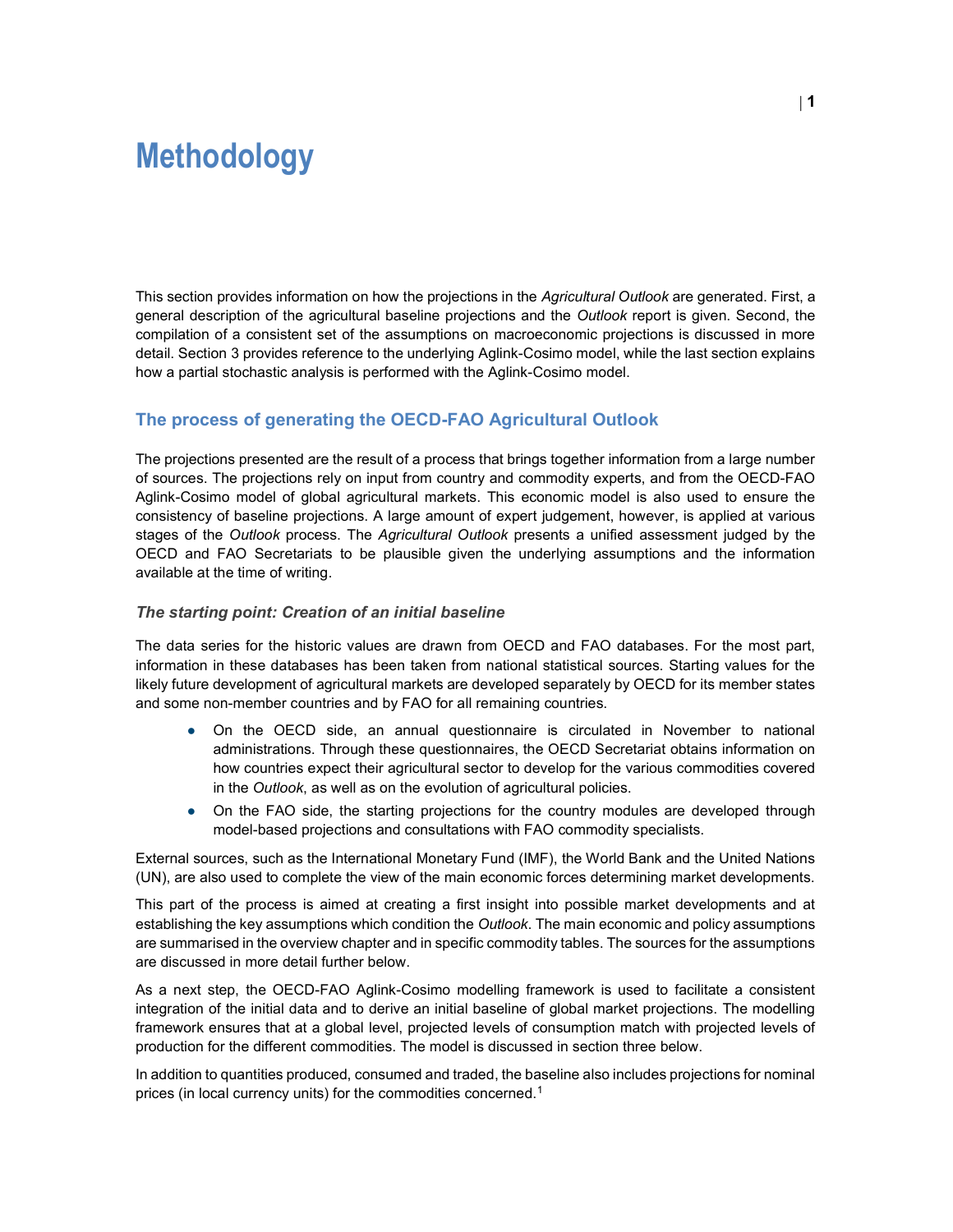The initial baseline results are then reviewed:

- For the countries under the OECD Secretariat's responsibility, the initial baseline results are compared with the questionnaire replies. Any issues are discussed in bilateral exchanges with country experts.
- For country and regional modules developed by the FAO Secretariat, initial baseline results are reviewed by a wider circle of in-house and international experts.

## Final baseline

At this stage, the global projection picture starts to emerge, and refinements are made according to a consensus view of both Secretariats and external advisors. On the basis of these discussions and updated information, a second baseline is produced. The information generated is used to prepare market assessments for cereals, oilseeds, sugar, meats, dairy products, fish, biofuels and cotton over the course of the Outlook period.

These results are then discussed at the annual meetings of the Group on Commodity Markets of the OECD Committee for Agriculture, which brings together experts from national administrations of OECD countries as well as experts from commodity organisations. Following comments by this group, and data revisions, the baseline projections are finalised.

The Outlook process implies that the baseline projections presented in this report are a combination of projections and expert knowledge. The use of a formal modelling framework reconciles inconsistencies between individual country projections and forms a global equilibrium for all commodity markets. The review process ensures that judgement of country experts is brought to bear on the projections and related analyses. However, the final responsibility for the projections and their interpretation rests with the OECD and FAO Secretariats.

The revised projections form the basis for the writing of the Agricultural Outlook, which is discussed by the Senior Management Committee of FAO's Department of Economic and Social Development and the OECD's Working Party on Agricultural Policies and Markets of the Committee for Agriculture in May, prior to publication. In addition, the Outlook will be used as a basis for analyses presented to the FAO's Committee on Commodity Problems and its various Intergovernmental Commodity Groups.

## Sources and assumptions for the macroeconomic projections

Population estimates from the 2019 Revision of the United Nations Population Prospects database provide the population data used for all countries and regional aggregates in the Outlook. For the projection period, the medium variant set of estimates was selected for use from the four alternative projection variants (low, medium, high and constant fertility). The UN Population Prospects database was chosen because it represents a comprehensive source of reliable estimates which includes data for non-OECD developing countries. For consistency reasons, the same source is used for both the historical population estimates and the projection data.

The other macroeconomic series used in the Aglink-Cosimo model are real GDP, the GDP deflator, the private consumption expenditure (PCE) deflator, the Brent crude oil price (in US dollars per barrel) and exchange rates expressed as the local currency value of USD 1. Historical data for these series in OECD countries as well as Brazil, Argentina, the People's Republic of China and the Russian Federation are consistent with those published in the OECD Economic Outlook No. 108 (December 2020). For other economies, historical macroeconomic data were obtained from the IMF, World Economic Outlook (October 2020). Assumptions for 2021 to 2030 are based on the recent medium term macroeconomic projections of the OECD Economics Department, projections of the OECD Economic Outlook No. 108, and projections of the IMF.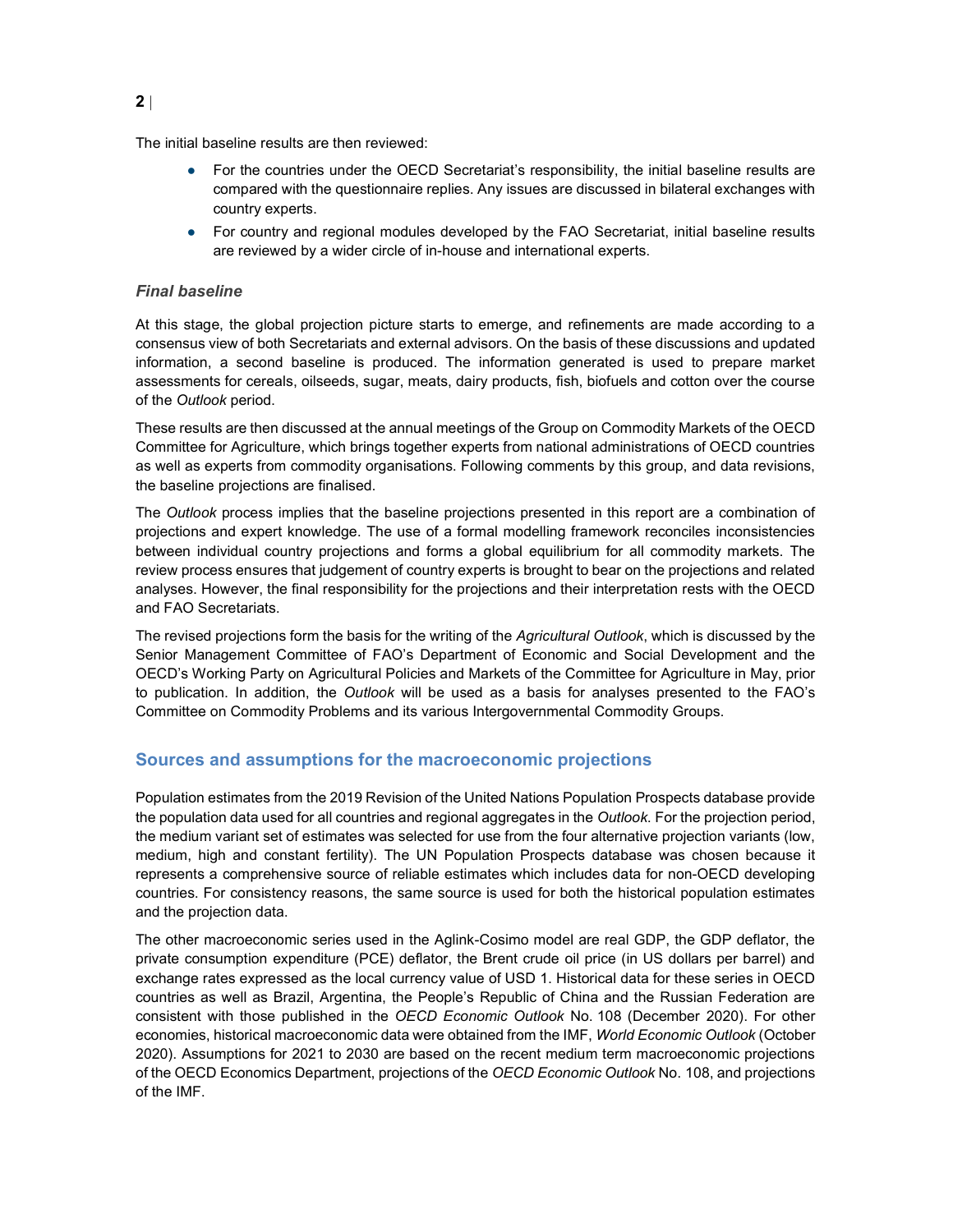The model uses indices for real GDP, consumer prices (PCE deflator) and producer prices (GDP deflator) which are constructed with the base year 2010 value being equal to 1. The assumption of constant real exchange rates implies that a country with higher (lower) inflation relative to the United States (as measured by the US GDP deflator) will have a depreciating (appreciating) currency and therefore an increasing (decreasing) exchange rate over the projection period, since the exchange rate is measured as the local currency value of USD 1. The calculation of the nominal exchange rate uses the percentage growth of the ratio "country-GDP deflator/US GDP deflator".

The oil price used to generate the Outlook until 2019 is taken from the short-term update of the OECD Economic Outlook No. 108 (December 2020). For 2020, the annual average daily spot price is used, while the reference oil price used in the projections is assumed to follow the growth rate of the World Bank average oil price.

# The underlying Aglink-Cosimo model

Aglink-Cosimo is an economic model that analyses supply and demand of world agriculture. It is managed by the Secretariats of the OECD and the Food and Agriculture Organization of the United Nations (FAO), and used to generate the OECD-FAO Agricultural Outlook and policy scenario analysis.

Aglink-Cosimo is a recursive-dynamic, partial equilibrium model used to simulate developments of annual market balances and prices for the main agricultural commodities produced, consumed and traded worldwide. The Aglink-Cosimo country and regional modules covering the whole world, and projections are developed and maintained by the OECD and FAO Secretariats in conjunction with country experts and national administrations. Several key characteristics are as follows:

- Aglink-Cosimo is a "partial equilibrium" model for the main agricultural commodities, as well as biodiesel and bioethanol. Other non-agricultural markets are not modelled and are treated exogenously to the model. As non-agricultural markets are exogenous, hypotheses concerning the paths of key macroeconomic variables are predetermined with no accounting of feedback from developments in agricultural markets to the economy as a whole.
- World markets for agricultural commodities are assumed to be competitive, with buyers and sellers acting as price takers. Market prices are determined through a global or regional equilibrium in supply and demand.
- Domestically produced and traded commodities are viewed to be homogeneous and thus perfect substitutes by buyers and sellers. In particular, importers do not distinguish commodities by country of origin as Aglink-Cosimo is not a spatial model. Imports and exports are nevertheless determined separately. This assumption will affect the results of analysis in which trade is a major driver.
- Aglink-Cosimo is recursive-dynamic, and outcomes for one year influence those for the next years (e.g. through herd sizes). Aglink-Cosimo models ten years into the future.

#### A detailed documentation of Aglink-Cosimo was produced in 2015 and is available on www.agrioutlook.org.

The model used to generate the fish projections is operated as a satellite model to Aglink Cosimo. Exogenous assumptions are shared and interacting variables (e.g. prices for cross-price reactions) are exchanged. The fish model went through substantial revision in 2016. The aggregated aquaculture supply functions of 32 components of the model were replaced by 117 species-specific supply functions with specific elasticity, feed ration and time lag. The main species covered are salmon and trout, shrimp, tilapia, carp, catfish (including Pangasius), seabream and seabass, and molluscs. A few other minor productions such as milkfish were also included. The model was constructed to ensure consistency between the feed rations and the fishmeal and fish oil markets. Depending on the species, the feed rations can contain a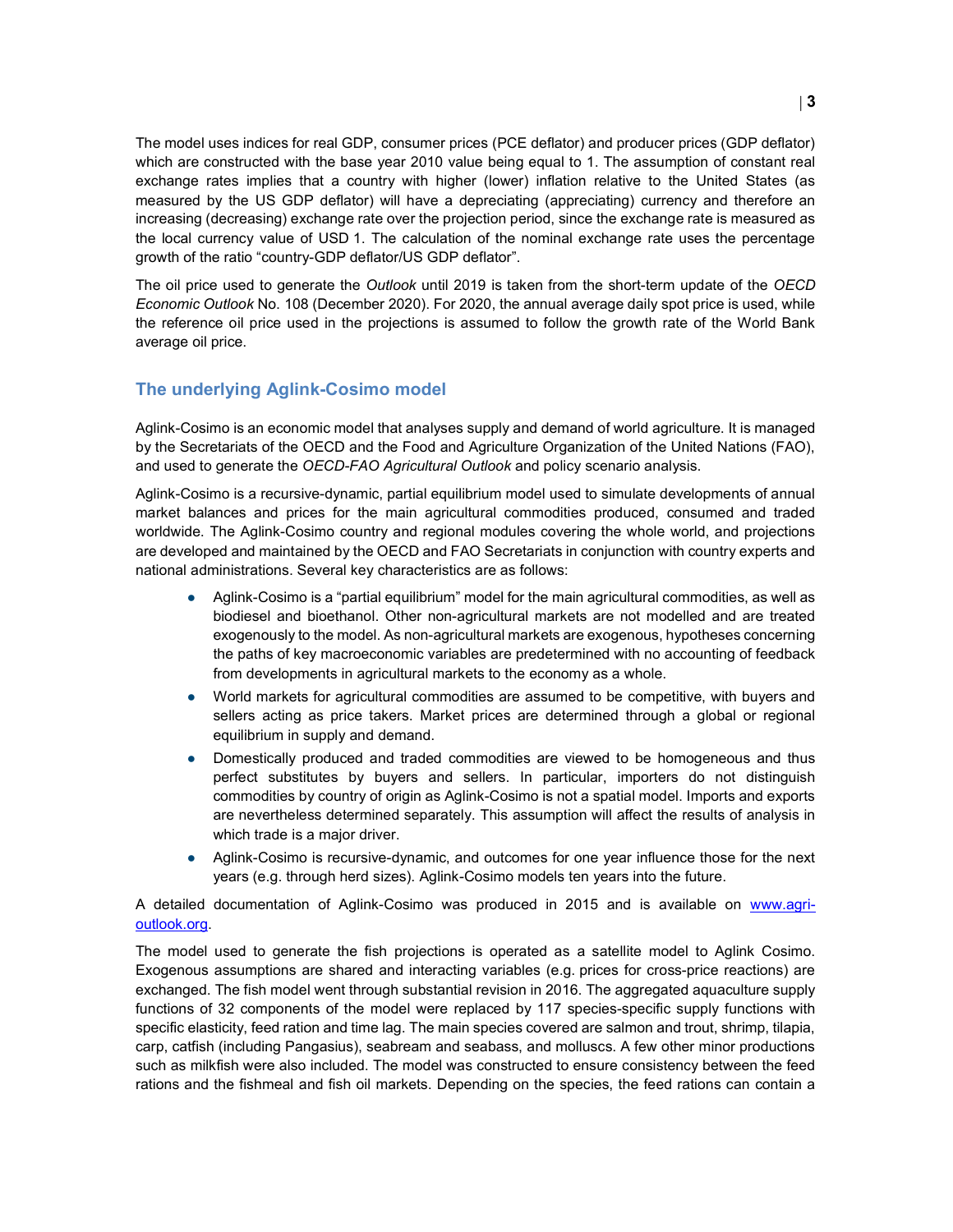maximum of five types of feed; fishmeal, fish oil, oilseed meals (or substitutes), vegetable oil and low protein feeds like cereals and brans.

# The methodology of stochastic simulations with Aglink-Cosimo

The partial stochastic analysis highlights how alternative scenarios diverge from the baseline by treating a number of variables stochastically. The selection of those variables aims at identifying the major sources of uncertainty for agricultural markets. In particular, country specific macroeconomic variables, the crude oil price, and country- and product-specific yields are treated as uncertain within this partial stochastic framework. Apart from the international oil price, four macroeconomic variables are considered in all countries: the consumer price index (CPI), the gross domestic product index (GDPI), the gross domestic product deflator (GDPD) and the US-Dollar exchange rate (XR). The yield variables considered contain crop and milk yields in all model regions.

I The approach applied to determine the stochastic draws of these variables is based on a simple process which captures the historical variance of each single variable. The three main steps of the partial stochastic process are briefly explained below.

## (i) The quantification of the past variability around the trend for each macroeconomic and yield variable separately

The first step is to define the historical trend of stochastic variables. Often a linear trend does not represent adequately observed dynamics. Consequently, a non-linear trend is estimated by applying a Hodrick-Prescott filter, which seeks to separate short-term fluctuations from long-term movements.<sup>2</sup> The filter is applied to the yield time series directly and to year-on-year changes for macro variables.

#### (ii) The generation of 1 000 sets of possible values for the stochastic variables

The second step involves generating 1 000 sets of possible values for the stochastic variables. For each year of the 2021-2030 projection period, one year of the historical period 1995-2020 is drawn. The relative deviation between the actual variable value of that year and the respective trend value estimated in step 1 is then applied to the value of the variable in the actual projection year. All variables thereby receive the value of the same historical year. The process, however, handles macro variables separated from yields, as both are not strongly correlated.

## (iii) The execution of the Aglink-Cosimo model for each of these 1 000 possible alternative sets of values (uncertainty scenarios)

The third step involves running the Agink-Cosimo model for each of the 1 000 alternative "uncertainty" scenarios generated in step 2. When both macroeconomic and yield uncertainty were included, this procedure yielded 98% successful simulations. The model does usually not solve all stochastic simulations as the complex system of equations and policies may lead to infeasibilities when exposed to extreme shocks in one or several stochastic variables.